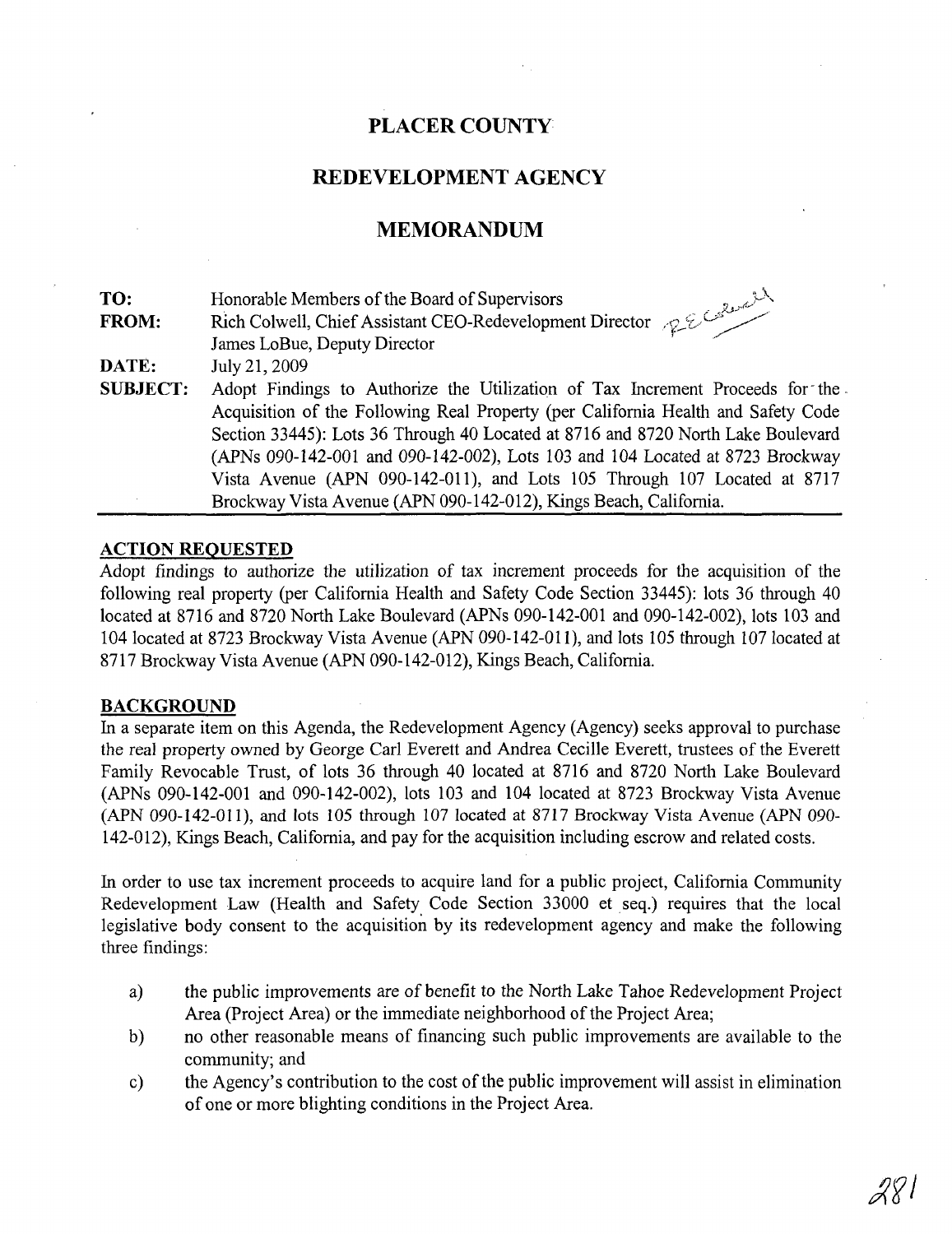Accordingly, the purchase of the land is of benefit to the Project Area and will effectuate the removal of blighting influences and facilitate development of the property to help prevent business<br>district deficiencies. The property acquisition will support the overall revitalization of the The property acquisition will support the overall revitalization of the surrounding commercial district and Kings Beach Community. Assemblage will support modern, integrated development and will strengthen community and tourist-serving commercial areas by providing improved commercial or mixed-use facilities, public parking, or public improvements. There are insufficient County funding sources to finance this project.

#### **ENVIRONMENTAL STATUS**

No development project is currently contemplated for the real property, nor does the proposed action commit the County, Agency, or your Board to a definite course of action. Therefore, the Board's adoption of findings will not result in a direct or reasonably foreseeable indirect physical change in the environment (California Environmental Quality Act Guidelines, Section 15060(c)). At such time as a development project is proposed for the real property, it will be required to undergo the County's application and environmental review process. The proposed action is not a federal undertaking pursuant to National Environmental Policy Act.

#### **FISCAL IMPACT**

There will be no impact to the County's General Fund. The Agency's FY 2009-10 Budget has sufficient funds allocated to purchase the subject site.

#### **RECOMMENDATION**

Adopt findings to authorize the utilization of tax increment proceeds for the acquisition of the following real property (per California Health and Safety Code Section 33445): lots 36 through 40 located at 8716 and 8720 North Lake Boulevard (APNs 090-142-001 and 090-142-002), lots 103 and 104 located at 8723 Brockway Vista Avenue (APN 090-142-011), and lots 105 through 107 located at 8717 Brockway Vista Avenue (APN 090-142-012), Kings Beach, California

Attachments: Resolution Map

cc: Karin Schwab, Deputy County Counsel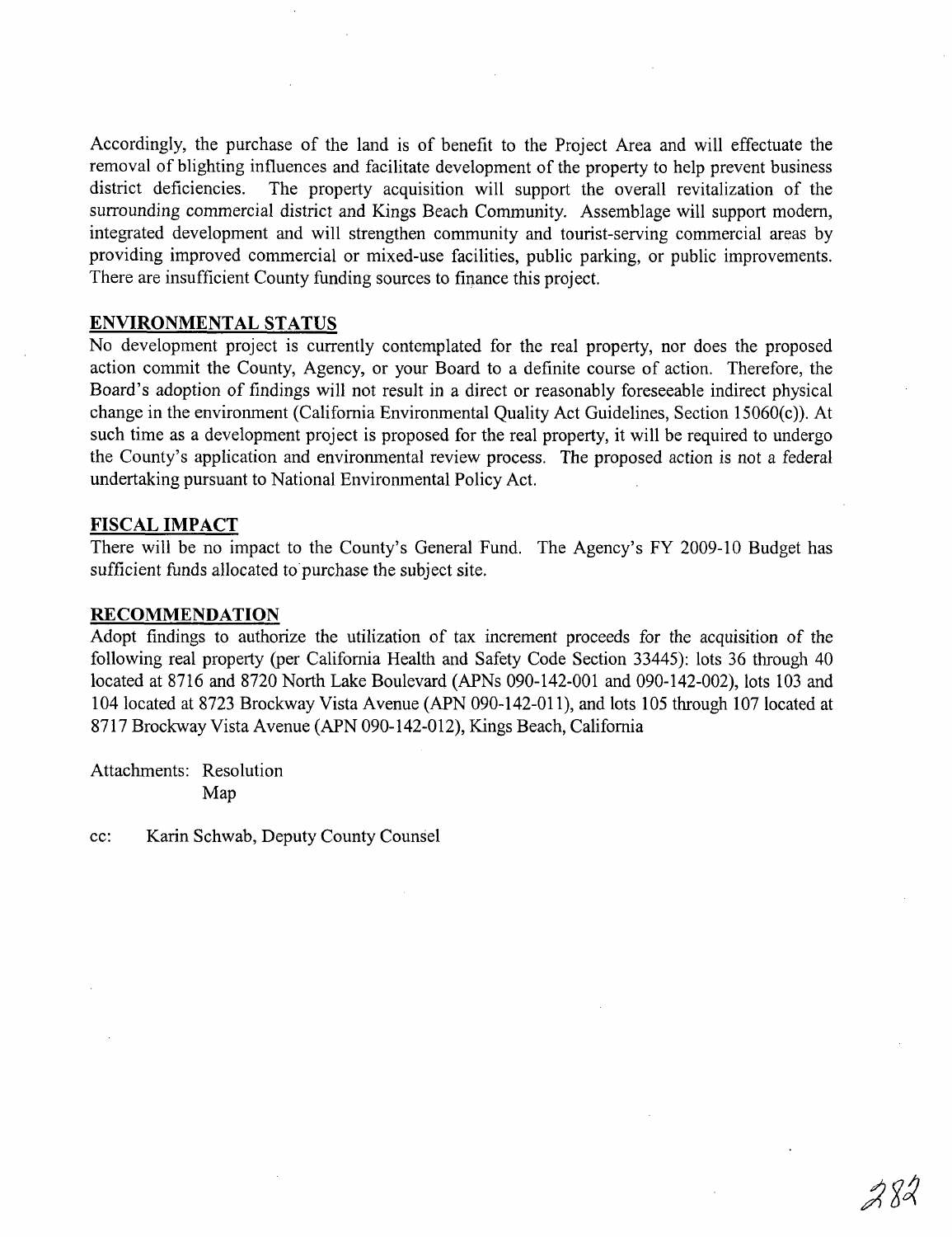## **Before the Board of Supervisors County of Placer, State of California**

#### In tbe matter of:

Adopting findings to authorize the utilization of tax increment proceeds for the acquisition of the following Real Property (per California Health and Safety Code Section 33445): lots 36 through 40 located at 8716 and 8720 North Lake Boulevard (APNs 090-142- 001 and 090-142-002), lots 103 and 104 located at 8723 Brockway Vista Avenue (APN 090-142-011), and lots 105 through 107 located at 8717 Brockway Vista Avenue (APN 090-142-012), Kings Beach, California

The following Resolution was duly passed by the Board of Supervisors

of the County of Placer at a regular meeting held

by the following vote on roll call:

Ayes:

Noes:

Absent:

Signed and approved by me after its passage.

Attest:

Chair, Board of Supervisors

Clerk of said Board

WHEREAS, the Placer County Redevelopment Agency (Agency) has adopted the North Lake Tahoe Redevelopment Project Area (Project Area), the North Lake Tahoe Redevelopment Plan, and the North Lake Tahoe Implementation Plan (Project Area and Plans);

WHEREAS, the Agency desires to acquire lots 36 through 40 located at 8716 and 8720 North Lake Boulevard (APNs 090-142-001 and 090-142-002), lots 103 and 104 located at 8723 Brockway Vista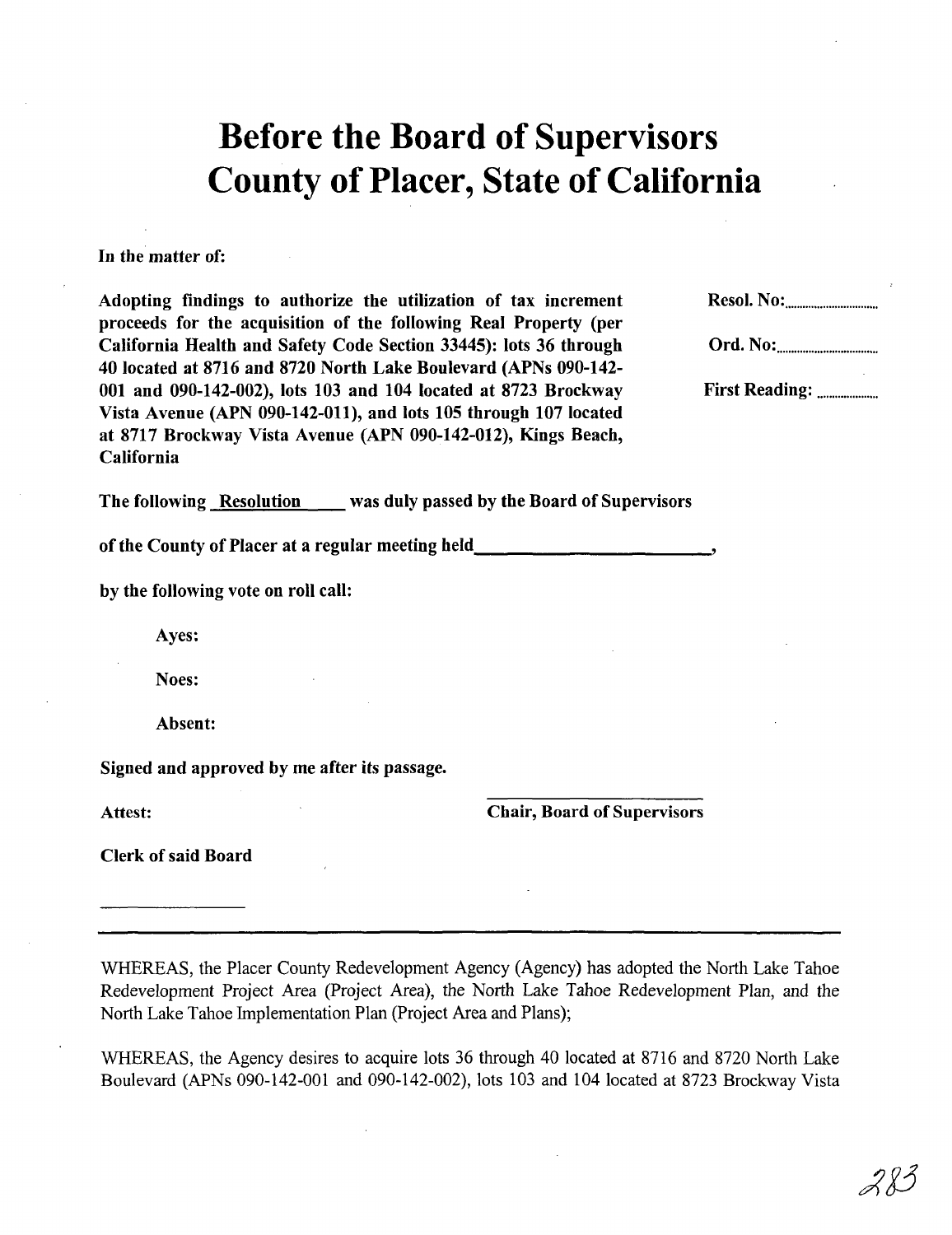Avenue (APN 090-142-011), and lots 105 through 107 located at 8717 Brockway Vista Avenue (APN 090-142-012), Kings Beach, California located within the Project Area; and

WHEREAS, the proposed acquisition is of benefit to the Project Area and will effectuate the removal of blighting influences and facilitate development of the Project Area to help prevent business district deficiencies. The proposed acquisition will support the overall revitalization of the surrounding commercial district and Kings Beach Community. Assemblage will support modem, integrated development and will strengthen community and tourist-serving commercial areas by providing improved commercial or mixed-use facilities, public parking, or public improvements. There are no available County funding sources to finance this project.

NOW, THEREFORE, BE IT RESOLVED by the Board of Supervisors of the County of Placer to make the following findings:

I

Section 1. The acquisition of the property is of benefit to the Project Area and to the immediate neighborhood of the Project Area as it will support the overall revitalization of the surrounding commercial district and Kings Beach Community by providing additional land to support future modem, integrated development and will strengthen community and tourist-serving commercial areas by providing improved commercial or mixed-use facilities, public parking, or public improvements.

Section 2. There are no other means of financing such property acquisition available to the community as there are no available County funding sources to finance this project.

Section 3. The Agency's contribution of the cost of the property acquisition will assist in the elimination of one or more blighting conditions of the Project Area as it will effectuate the removal of blighting influences and facilitate development of the Project Area to help prevent business district deficiencies.